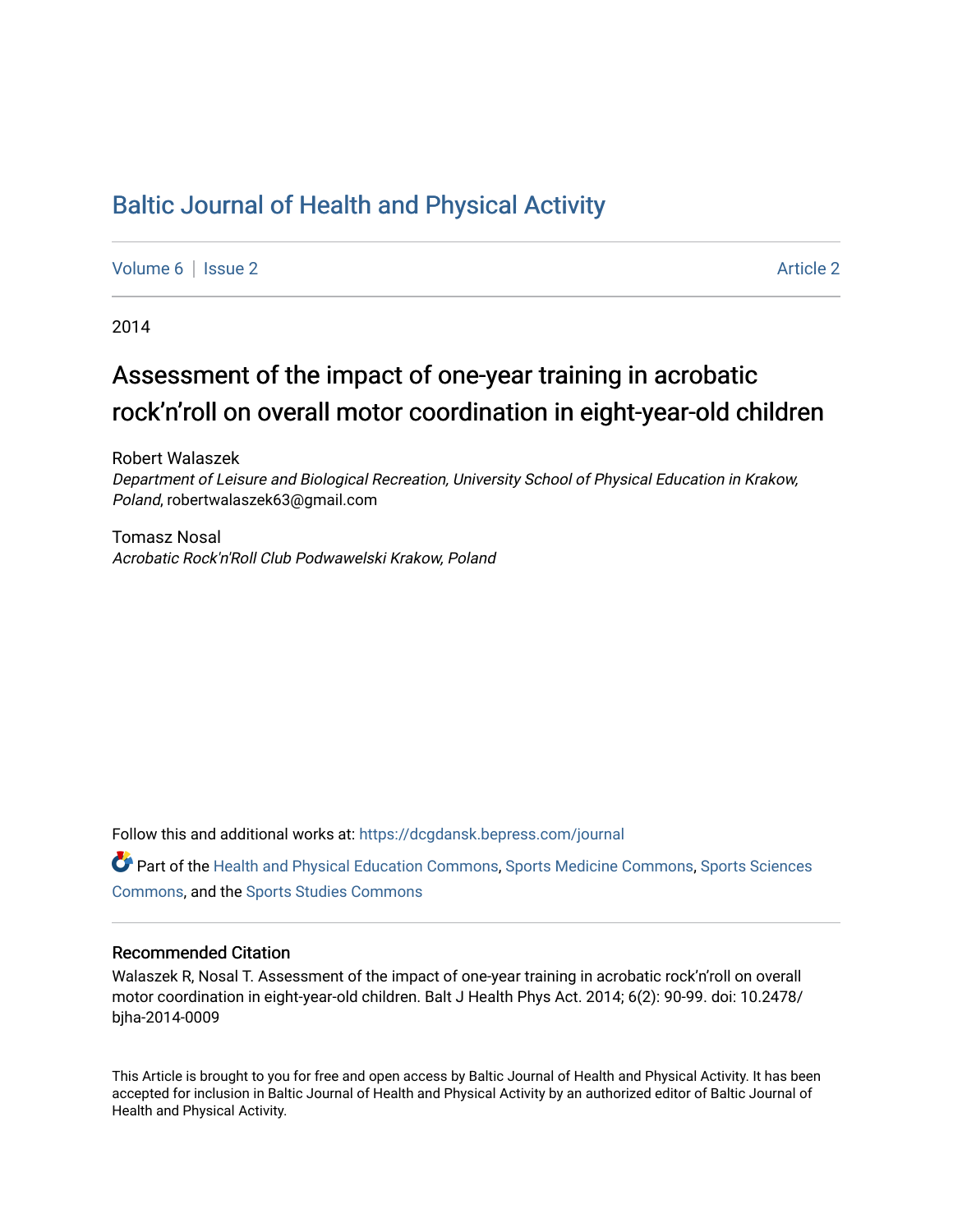

DOI: 10.2478/bjha-2014-0009

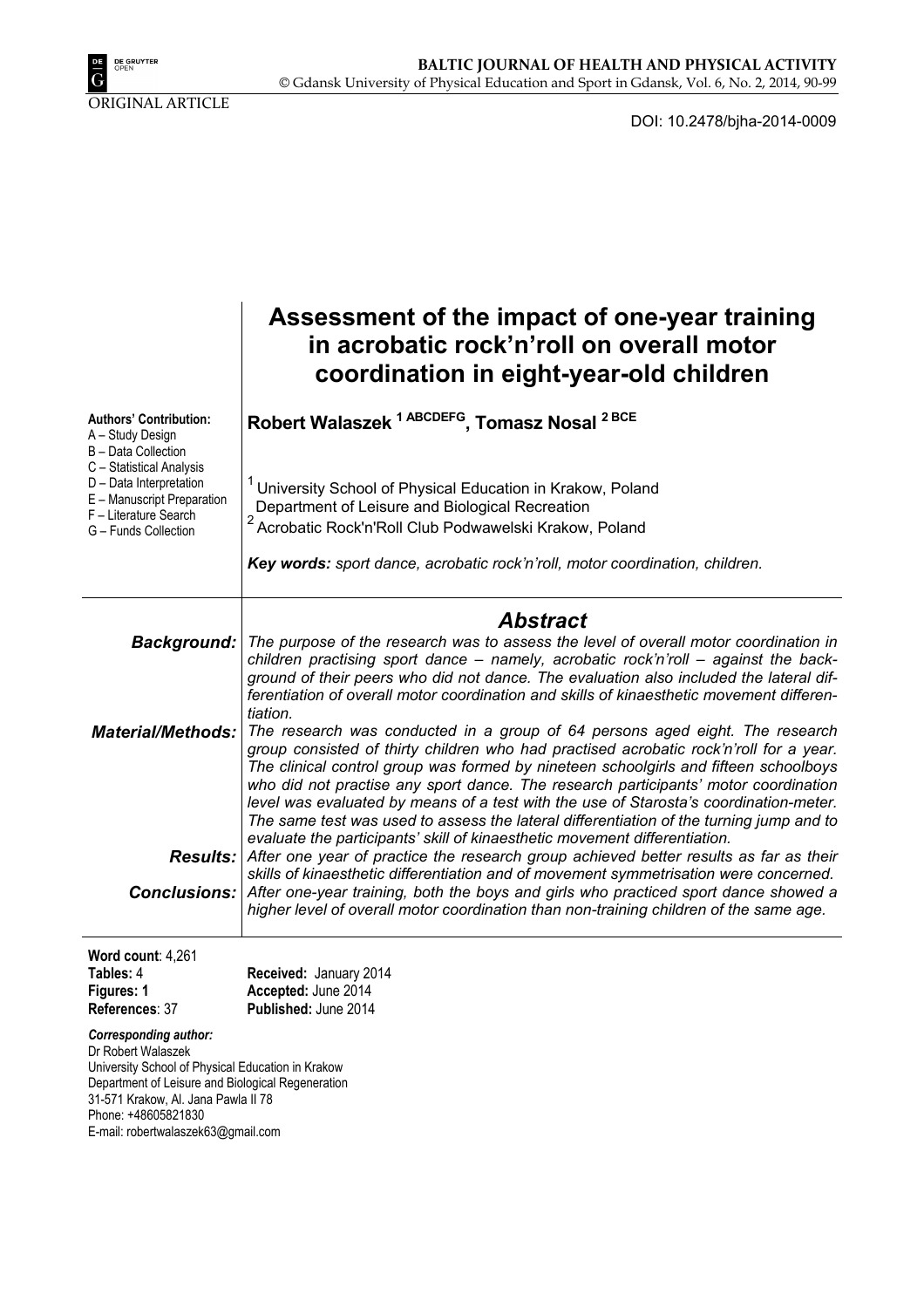#### **Introduction**

Motor coordination is an indispensable element of life for every human being, as it significantly determines the effectiveness of his or her actions and behaviour. The quality of the performed movements, their smoothness and harmony, are outward signs of the efficiency of the nervous system which is a pre-requisite for a high level of motor skills, and of motor coordination in particular [1, 2, 3, 4, 5].

In recent years, many scholars and researchers have focussed on the physical condition requirements of human competence, i.e. fitness [6]. Meanwhile, it is the motor coordination that influences the proper utilization of the human energy supply system and the motion economy. Its essence is manifested in every motoric activity, above all, in sports [7]. Rynkiewicz [4] points out to the primary significance of motor coordination in the structure of human gross motor skills. He proposes a hierarchical view of motor abilities, with the motor coordination as the skill which combines and integrates other abilities ensuring their collaboration during the performance of various motoric tasks. Currently, an opinion that, in the face of equalization of fitness skills, motor coordination is the decisive factor in achieving a high sports level is gaining prominence [8, 9].

An especially high level of motor coordination is required in technical sport events that involve overall motion of the whole body [10]. These include acrobatic rock'n'roll, a sport dance which is extremely complex as far as motor coordination is concerned [11]. To date, there have been few scientific reports concerning any research on motor coordination in children practising sport dance or ballroom dance [12, 13, 14, 15, 16, 17]. The present authors' assumption was that such a form of dance sport may significantly modify motor coordination which is conditioned, first of all, by inborn predispositions. This is suggested by, among others, the research by Rozanska [18] which proved that after a year of dance training the dancing children differed from their non-dancing peers in their level of motor coordination.

The authors' own research was conducted with the help of Starosta's overall motor coordination test [9]. This is used for a complex assessment of motor coordination, since during its performance the coordination skills manifest themselves in an integrated way. The purpose of the research was to assess the impact of one-year training in acrobatic rock'n'roll on the level of overall motor coordination in eight-year-old children against the background of their non-dancing peers. Besides, the lateral differentiation of overall motor coordination and the skill of kinaesthetic movement differentiation were also evaluated.

#### **Material and methods**

#### *Participants*

The research was conducted in a group of 64 children aged eight. The research group was composed of thirty children from the Acrobatic Rock'n'Roll Club of the University School of Physical Education in Krakow: fifteen girls (aged 7.97±0.34) and fifteen boys (aged 8.09 ±0.36). They were pupils attending a sports class, whose physical education lessons consisted in participating in acrobatic rock'n'roll trainings lasting for two 45-minute didactic units five days a week. The control group consisted of nineteen schoolgirls (aged 8.01±0.33) and fifteen schoolboys (aged 8.08 ±0.37) from a primary school who only attended the regular, obligatory physical education lessons (three didactic hours per week). The tests in both the research group and the control group were conducted first before the enrolment in the acrobatic rock'n'roll club and then after one year of training. Left-footed persons were excluded from the research by means of test trials conducted in accordance with Koszczyc and Sekita [19]. The authors' assumption was to conduct the research among children of the same age, thus the possibility of acquiring more research material in the only club of acrobatic rock'n'roll in Krakow was quite limited.

#### *Procedure*

By means of a test using Starosta's coordination-meter [9], the level of the subjects' overall motor coordination, their lateral differentiation of the overall motor coordination, and their skill of kinaesthetic movement differentiation were evaluated. The reliability of the maximum left-hand and right-hand turning jump with both legs in the test is 0.94 according to Rynkiewicz [4], or 0.99 according to Maric et al. [20].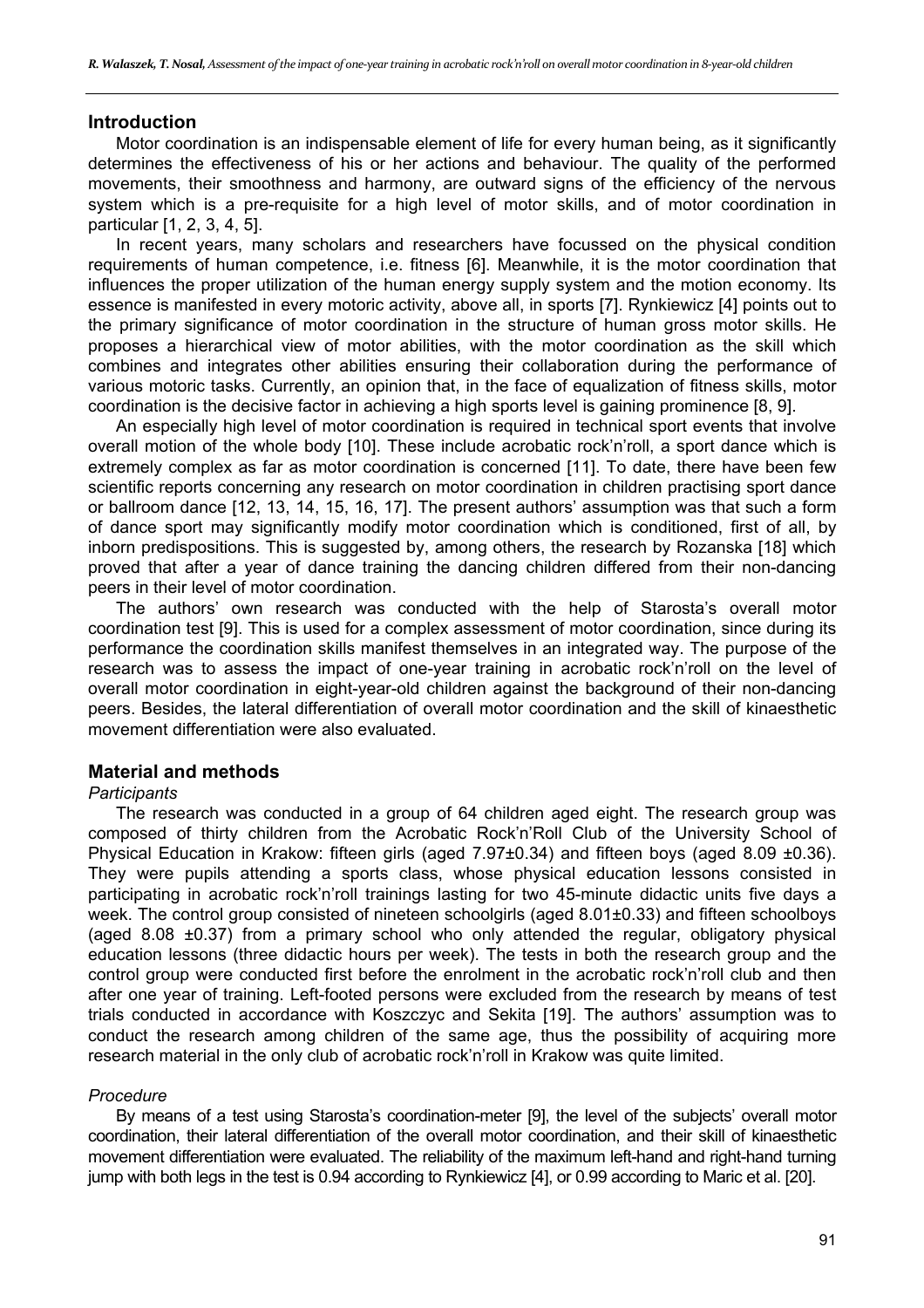#### *Examination of the level of overall motor coordination: arms-assisted turning jump with two legs*

The subjects put their feet within an outline marked on a platform and then, with an unrestricted half knee bend and arm swing, performed a vertical jump with a maximum turn of their body. If the turn was to the left, the subject had a straight line drawn with chalk along his left foot running from the mid-heel in the back to between the first and second toe in the front. In the event of a righthand turn, the procedure was analogous, with the line being marked on the right foot. While landing, the subject left a trace of the line on the black circle in the centre of the coordinationmeter, which facilitated a precise measurement of the turn angle. The subjects took the test three times in one and then three times in the other direction. In the event of an unsuccessful attempt, the test was repeated, but not more than five times altogether. The subjects chose the direction of the first turning jump by themselves.

In subsequent calculations, only the best results of the left-hand and right-hand turning jump were taken into consideration. The angles of the two turns were then added up and converted into points following the one hundred point 'T' scale worked out and verified by Starosta [9]. This enabled the authors to find the point counterpart of a given result expressed in degrees.

#### *Examination of the lateral differentiation of overall motor coordination*

Subjects performed their maximum left-hand and right-hand turning jumps; next, the differences in the turn angles were analysed. The smaller the angular difference of the left-hand and right-hand turning jump, the higher the level of motion symmetrisation skill perceived as the equalization of the motor fitness of the two sides of the body. Besides, the discussed motor task was used to determine the dominating direction of the turning jump among the subjects. In order to achieve this, a subject's best left-hand and right-hand turning jump results were compared and the direction of the better attempt – that is, of the bigger turn – was considered dominant.

#### *Examination of the kinaesthetic movement differentiation skill level – a 50% 'portioned' turning jump*

The examination of the kinaesthetic movement differentiation skill level was also conducted on the basis of a test with the use of Starosta's coordination-meter. The general methodology was very similar to the one applied in the maximum turning jump test. A basic difference, though, was that this time the subjects performed just a 'portion' of the turn; namely, a turn of a given proportion. The subjects' task was to reproduce a turning jump constituting 50% of their maximum left-hand and right-hand turning jump following the method of Schulte – Puni – Starosta [21]. After the first attempt, the subject was informed about his/her result in relation to the expected pattern. Next, the subject took two more attempts without any feedback and the best result was taken into consideration in the subsequent calculations. During the 'portioned' turning jump in the other direction, the procedure was analogous.

The task performance precision rate was then calculated according to the following formula: the absolute value of the difference between the expected pattern and the 'portioned' turning jump x 100/50% of the maximum turning jump.

For example: Maximum right-hand turn:  $340^\circ$ 50% of the maximum (expected pattern):  $170^\circ$ 'Portioned' turn result:  $180^\circ$  $[(180 - 170) \times 100] / 170 = 5.9\%$  of incorrectness, i.e. 94.1% precision

#### *Instrumentation*

Starosta's coordination-meter [9] is a square linoleum platform measuring 100 x 100 cm, with an inscribed circle with the diameter of 80 cm. The circle determines the 'landing' area, thus making the test tasks more difficult. Outside of the circle, there are separate angular graduations for the left-hand and right-hand turns. In the centre of the circle there is an outline of the feet, marking the place of take-off (Fig. 1). The measurements taken were exact to 10°.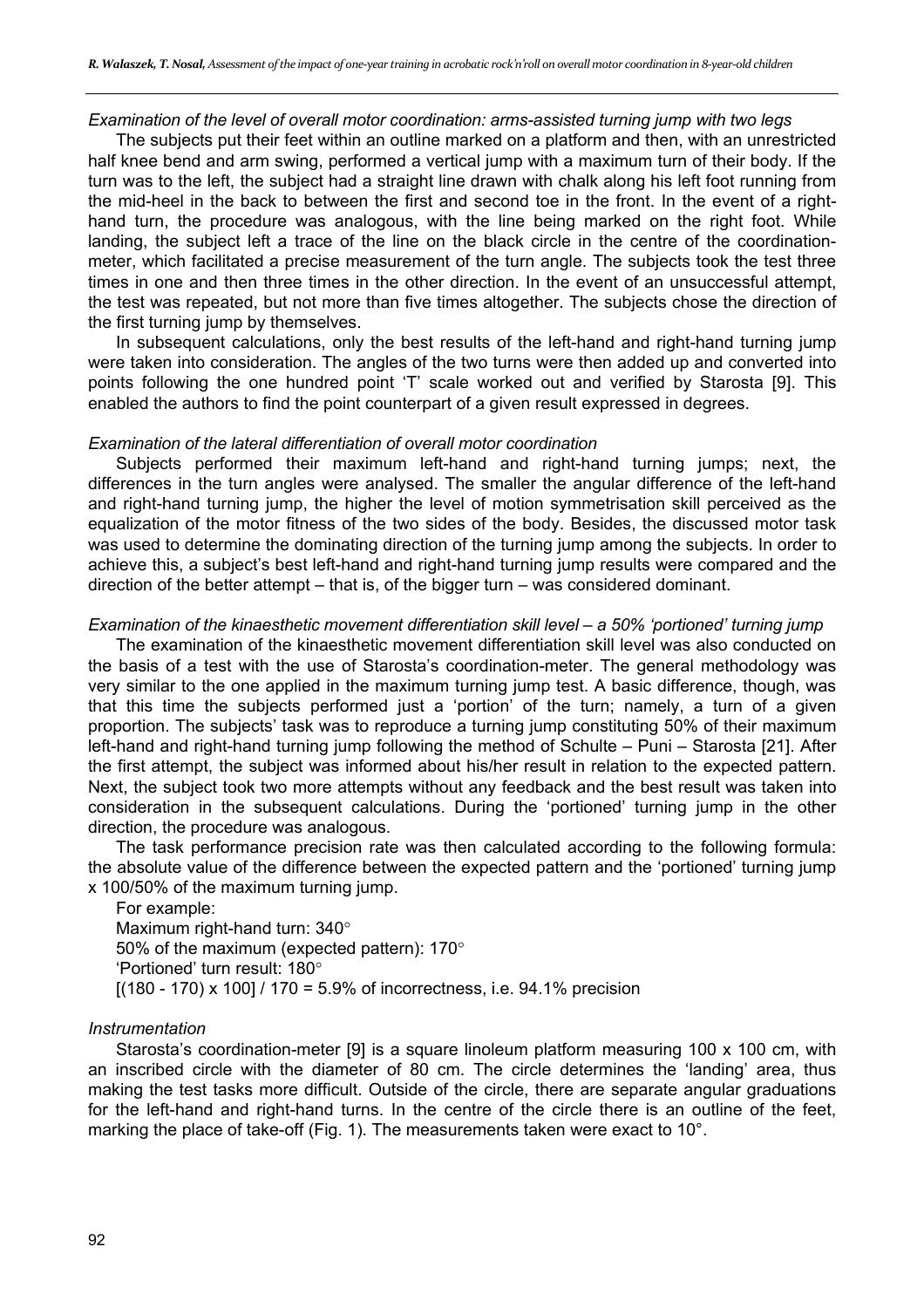

Fig. 1. Starosta's coordination-meter

The tests discussed above were conducted in the morning, before any serious physical exertion on the subjects' part. All the subjects performed the tasks in sportswear, with their shoes off. The subjects' height and weight was also measured – in centimetres and kilograms, respectively – with the help of an anthropometer and medical scales.

#### *Statistical analyses*

The basic statistical instruments were used to analyse the results. With the help of the t-Student test [22], the arithmetic mean  $(\bar{x})$ , the standard deviation (s), and the significance of differences were calculated. The significance level was set at  $p \le 0.05$ .

## **Results**

The absence of statistically significant differences in the examined coordination parameters between the research group and the control group, which was noted during the first examination (Tables 1 and 2), enabled the authors of the present paper to evaluate the real impact of acrobatic rock'n'roll on the changes in motor coordination after one year of regular sport training.

Results of the second examination of overall motor coordination, lateral differentiation of overall motor coordination, and kinaesthetic movement differentiation skill in girls are presented in Table 3.

The sum of the maximum left-hand and right-hand turning jumps in the girls practising acrobatic rock'n'roll converted into 54 points on the 'T' scale while in their non-training peers – into 47 points. The difference was statistically significant. The average difference between the righthand turn and left-hand turn in the dance training girls was  $15.27^{\circ}$ ; in the non-training girls it was 32.63°. Thus the smaller lateral differentiation of overall motor coordination occurred in the girls practising acrobatic rock'n'roll. The difference between the results of the research group girls and control group girls was statistically significant. The range of the maximum right-hand and left-hand turning jump was very similar in girls of the research group. This indicates a considerable symmetry in performing the motoric task. The dominant turn direction for 53.3% of the dance training girls was to the right. The control group girls also performed their right-hand turning jumps better. This was the dominant turn direction for 68.8% of the girls from that group. In the acrobatic rock'n'roll practising girls the average precision of the left-hand turning jump to 50% of their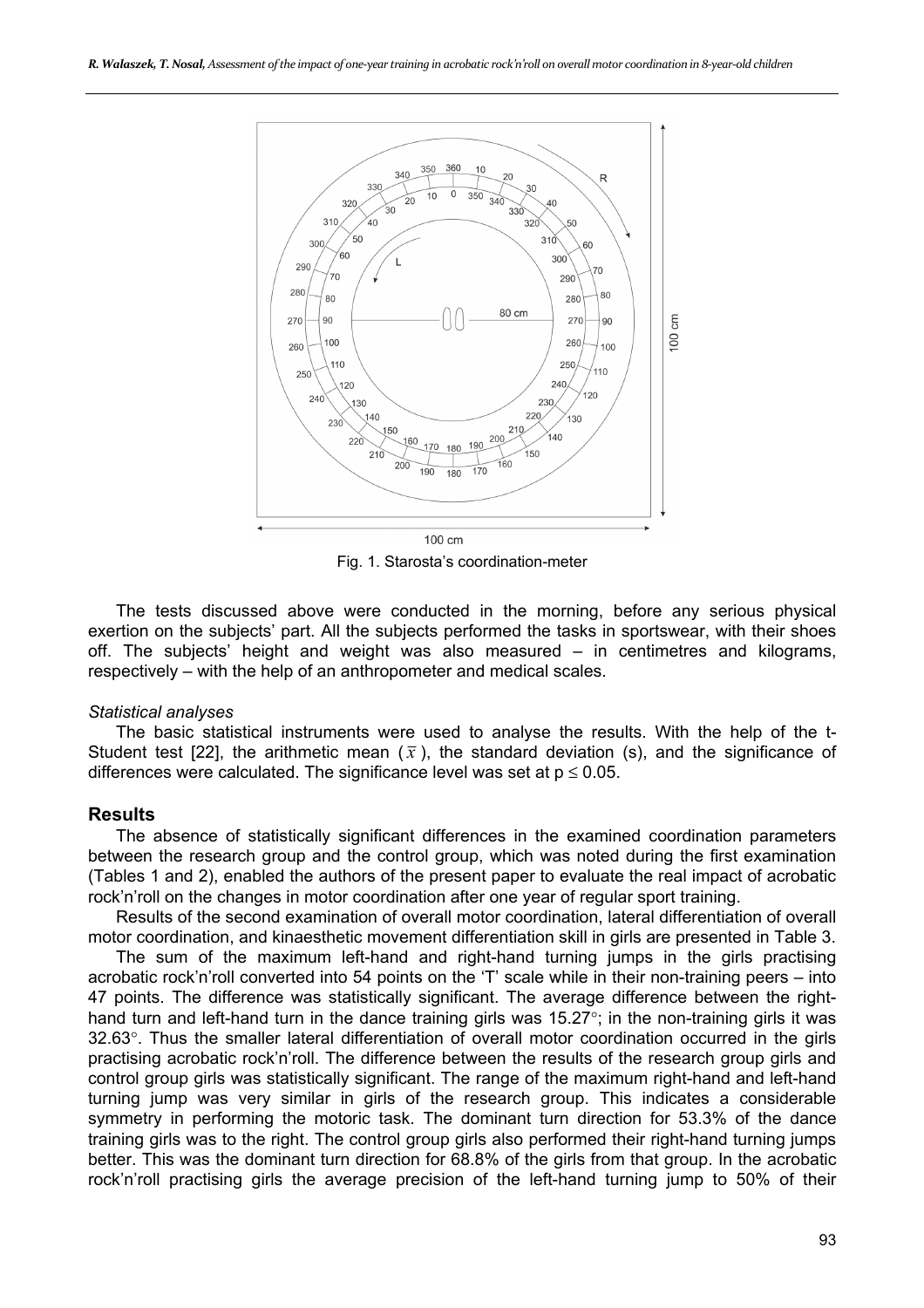maximum was 91%; of their right-hand turning jump it was 90.4%. The non-training girls made the 'portioned' left-hand turning jump with the average precision of 74.3%, and the 'portioned' righthand turning jump with the average precision of 76.5%. The differences between the results of the research group girls and the control group girls were statistically significant. Results of the second examination of overall motor coordination, lateral differentiation of overall motor coordination, and kinaesthetic movement differentiation skill in boys are presented in Table 4.

| Kind of motoric task                                                              | Dance-training girls<br>$N = 15$ |       | Non-training girls<br>$N = 19$ |       | Difference |      | р       |
|-----------------------------------------------------------------------------------|----------------------------------|-------|--------------------------------|-------|------------|------|---------|
|                                                                                   | $\mathcal{X}$                    | s     | $\boldsymbol{x}$               | s     |            |      |         |
| Sum of maximum turning jumps<br>with both legs $\lceil \circ \rceil$              | 594.78                           | 28.07 | 570.34                         | 64.25 | 24.44      | 1.31 | 0.18    |
| Difference between right-hand and left-hand<br>turning jump $\lceil \circ \rceil$ | 26.58                            | 12.97 | 32.15                          | 26.19 | 5.57       | 0.73 | 0.46    |
| 'Portioned' (50% of the maximum) right-hand<br>turning jump precision [%]         | 79.90                            | 4.98  | 72.84                          | 12.02 | 7.06       | 2.07 | $0.04*$ |
| 'Portioned' (50% of the maximum) left-hand<br>turning jump precision [%]          | 77.53                            | 4.87  | 75.03                          | 13.02 | 2.50       | 0.68 | 0.49    |

Table 1. Results of the test of overall motor coordination, lateral differentiation of overall motor coordination, and kinaesthetic movement differentiation skill in girls; first test

*Significance level: \* p*  $\leq 0.05$ 

Table 2. Results of the test of overall motor coordination, lateral differentiation of overall motor coordination, and kinaesthetic movement differentiation skill in boys; first test

| Kind of motoric task                                                      | Dance-training boys<br>$N = 15$ |       | Non-training boys<br>$N = 15$ |       | Difference |      | р    |
|---------------------------------------------------------------------------|---------------------------------|-------|-------------------------------|-------|------------|------|------|
|                                                                           | $\mathcal{X}$                   | s     | $\mathcal{X}$                 | S     |            |      |      |
| Sum of maximum turning jumps<br>with both legs $[°]$                      | 603.12                          | 29.03 | 583.44                        | 78.74 | 19.68      | 0.81 | 0.37 |
| Difference between right-hand and left-hand<br>turning jump $[°]$         | 35.94                           | 24.20 | 34.46                         | 25.03 | 1.48       | 0.15 | 0.87 |
| 'Portioned' (50% of the maximum) right-hand<br>turning jump precision [%] | 82.16                           | 6.43  | 81.10                         | 10.07 | 1.06       | 0.33 | 0.91 |
| 'Portioned' (50% of the maximum) left-hand<br>turning jump precision [%]  | 86.77                           | 5.04  | 83.17                         | 7.69  | 3.60       | 1.46 | 0.14 |

*Significance level:* <sup>\*</sup> *p* ≤ 0.05

Table 3. Results of the test of overall motor coordination, lateral differentiation of overall motor coordination, and kinaesthetic movement differentiation skill in girls; second test

| Kind of motoric task                                                              | Dance-training girls<br>$N = 15$ |       | Non-training girls<br>$N = 19$ |       | <b>Difference</b> |      | р         |
|-----------------------------------------------------------------------------------|----------------------------------|-------|--------------------------------|-------|-------------------|------|-----------|
|                                                                                   | $\overline{x}$                   | s     | $\boldsymbol{x}$               | s     |                   |      |           |
| Sum of maximum turning jumps<br>with both legs $[°]$                              | 651.13                           | 33.01 | 568.11                         | 73.54 | 83.02             | 3.93 | $0.00***$ |
| Difference between right-hand and left-hand<br>turning jump $\lceil \circ \rceil$ | 15.27                            | 11.53 | 32.63                          | 26.66 | 17.36             | 2.28 | $0.03*$   |
| 'Portioned' (50% of the maximum) right-hand<br>turning jump precision [%]         | 91.00                            | 5.32  | 74.30                          | 12.22 | 16.70             | 5.00 | $0.00***$ |
| 'Portioned' (50% of the maximum) left-hand<br>turning jump precision [%]          | 90.40                            | 5.42  | 76.50                          | 13.20 | 13.90             | 3.82 | $0.00***$ |

*Significance level: \* p* ≤ 0.05; *\*\* p* ≤ 0.01; *\*\*\* p* ≤ 0.001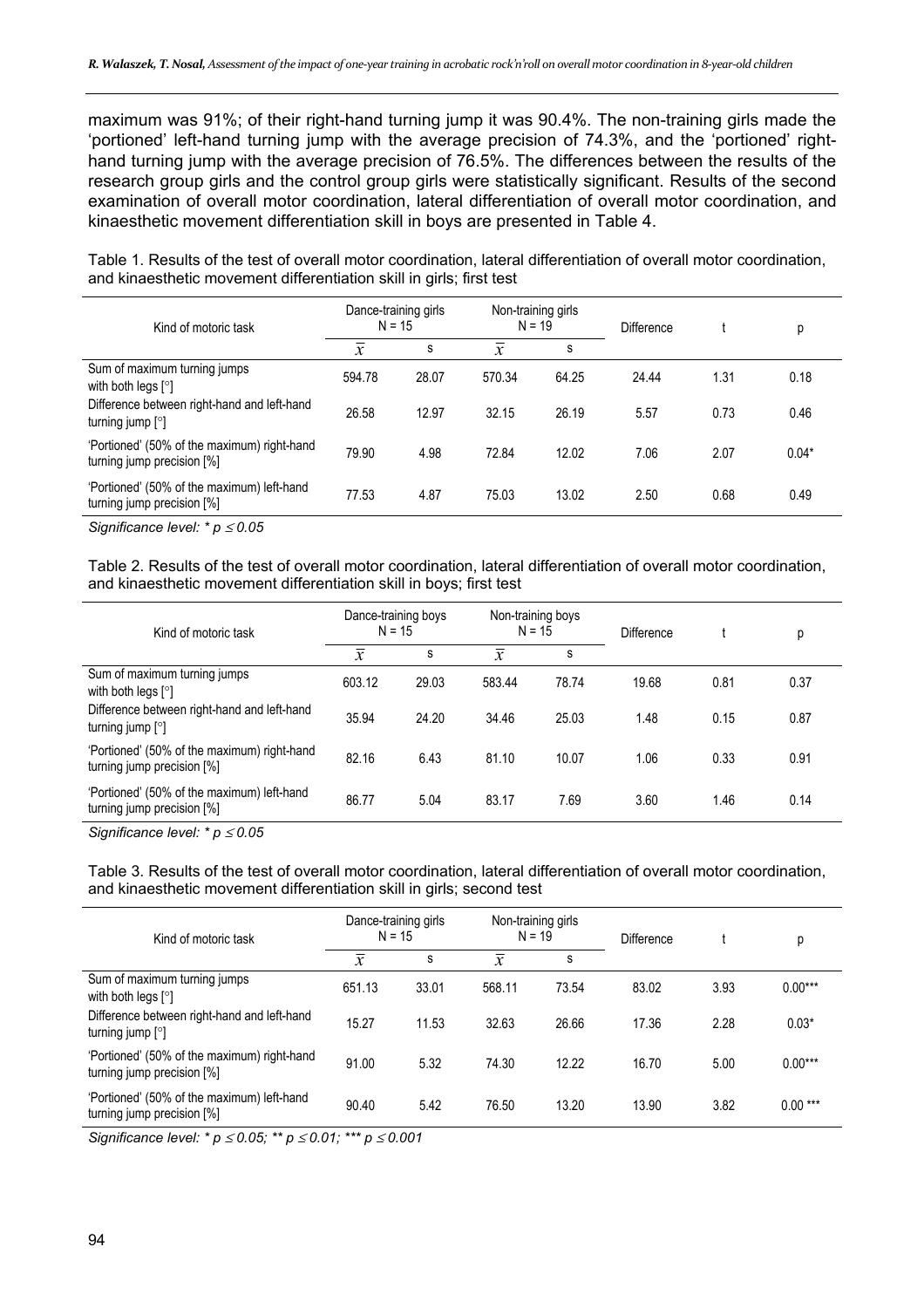| Kind of motoric task                                                      | Dance-training boys<br>$N = 15$ |       | Non-training boys<br>$N = 15$ |       | Difference |      | р       |
|---------------------------------------------------------------------------|---------------------------------|-------|-------------------------------|-------|------------|------|---------|
|                                                                           | $\bar{x}$                       | s     | $\mathcal{X}$                 | s     |            |      |         |
| Sum of maximum turning jumps<br>with both legs $\lceil \circ \rceil$      | 654.46                          | 31.53 | 589.60                        | 82.90 | 64.86      | 2.74 | $0.01*$ |
| Difference between right-hand and left-hand<br>turning jump $[°]$         | 21.53                           | 14.80 | 32.27                         | 24.57 | 10.74      | 1.45 | 0.16    |
| 'Portioned' (50% of the maximum) right-hand<br>turning jump precision [%] | 89.80                           | 7.47  | 83.50                         | 11.69 | 6.30       | 1.76 | 0.09    |
| 'Portioned' (50% of the maximum) left-hand<br>turning jump precision [%]  | 91.00                           | 5.32  | 84.00                         | 8.00  | 7.00       | 2.82 | $0.01*$ |

Table 4. Results of the test of overall motor coordination, lateral differentiation of overall motor coordination, and kinaesthetic movement differentiation skill in boys; second test

*Significance level: \* p* ≤ 0.05; *\*\* p* ≤ 0.01; *\*\*\* p* ≤ 0.001

The sum of the maximum left-hand, and right-hand, turning jumps in the boys practising the acrobatic rock'n'roll converted into 55 points on the 'T' scale while their non-training peers scored 49 points in the 'T' scale. The average difference between the research group boys and the control group boys was  $67.86^\circ$  and was statistically significant. The average difference between the righthand and left-hand turning jump in the boys practising sport dance was  $21.53^\circ$ , while in their nontraining peers it was 32.27°. The lateral differentiation of overall motor coordination was then smaller among the research group boys. Although the difference between the two groups' results was  $10.74^\circ$ , it was not statistically significant. Among the research group boys, the dominant direction was the right-hand turn; 66.6% of the boys practising acrobatic rock'n'roll performed their righthand turns better. Meanwhile, in the control group a slight prevalence of the left-hand turns was observed (53.3%). The research group boys performed the 'portioned' left-hand turning jump to the 50% of their maximum with the average precision of 91%, and the analogous right-hand turning jump with the average precision of 89.8%. The average precision for the 'portioned' left-hand turning jump in the control group boys was 84%; for the analogous right-hand turning jump it was 83.5%. Thus the boys practising acrobatic rock'n'roll demonstrated a higher precision while performing the 'portioned' right-hand and left-hand turning jumps than their non-training peers. However, Only in the case of the 'portioned' left-hand turning jump the difference was statistically significant.

## **Discussion**

The research results testify to a large impact of sport training on motor coordination. The level of overall motor coordination in the group of children practising acrobatic rock'n'roll turned out to be higher than in the control group. Although the research group members had been practising the sport dance for only one year, their results were much better than those achieved by the nontraining children. One of the reasons behind such marked differences was perhaps the examined children's age, who were still in a sensitive (critical) period of their development. This phase, lasting from the seventh to the eleventh year, offers the best conditions for developing motor coordination [23]. Raczek et al. [2] note that it is in that phase that some indices of motor coordination abilities increase by twenty to thirty percent, while others by as much as 600 percent. Children within that age bracket are characterised by high sensitiveness to the impact of environmental factors, and above all, to training.

While analysing the results of the overall motor coordination test, it should be noted that boys performed better in both the research group and the control group. This confirms the tendency that has been described in scientific reports by other authors. Starosta [9] has noted that boys aged six to eleven tend to make wider-range turning jumps than girls of the same age. Similar conclusions have been advanced by Fostiak [24] on the basis of her research. She analysed the results achieved by boys in different age brackets and observed that they showed higher motor coordina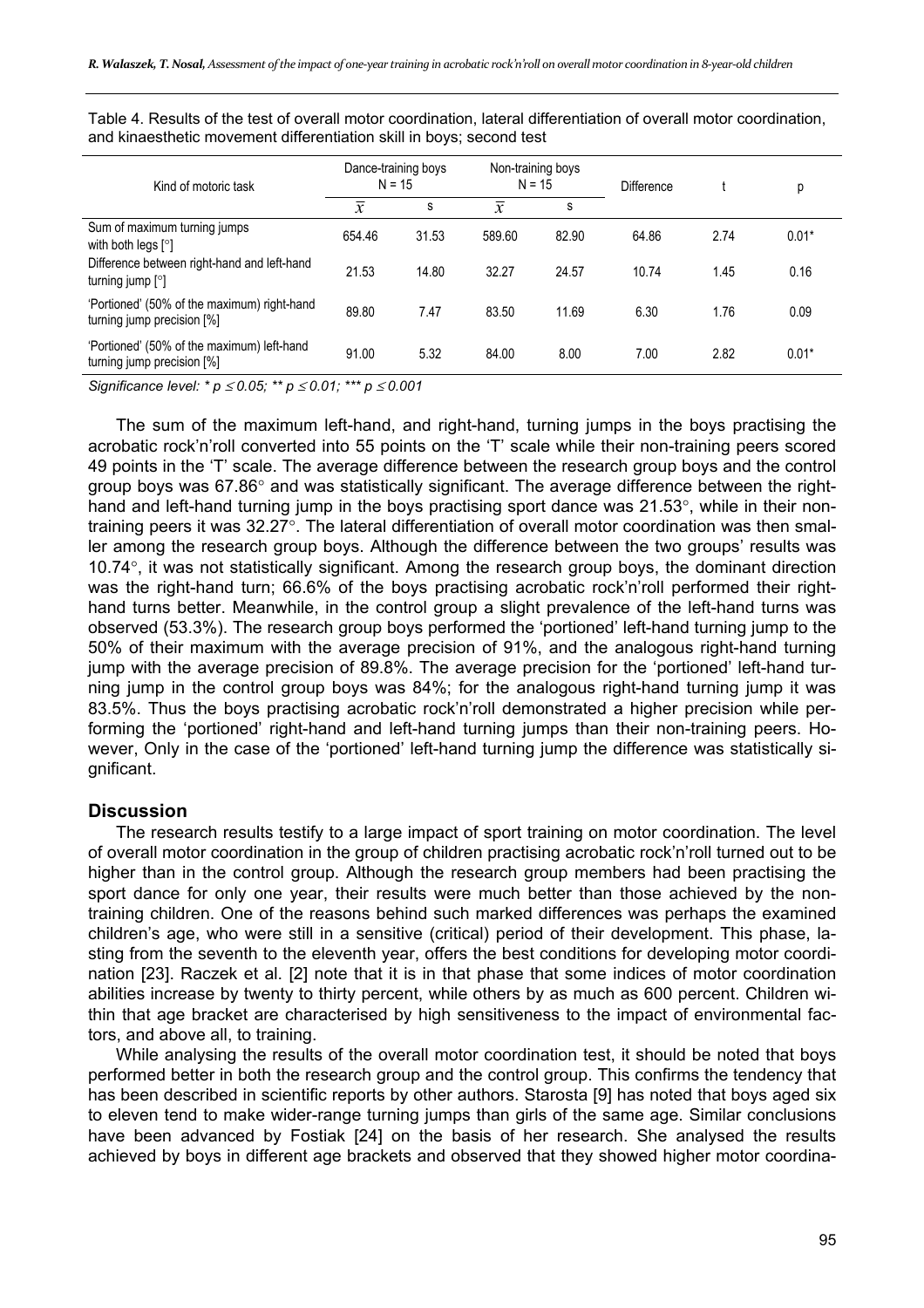tion skills than girls in the test of the maximum turning jump. In her opinion, it was due to the greater strength developed by males.

The evaluation of the lateral differentiation of overall motor coordination demonstrated a greater asymmetry of turning jumps with two legs – in both directions – in the control group than in the research group. The greatest symmetry in performing the test task was observed in the group of dance-training girls. The average difference in the range of their right-hand and left-hand turning jump was  $15^\circ$ . In the control group, the average difference between the ranges of the turning jumps to the right and to the left was  $32^{\circ}$  and, as such, was twice bigger. A similar tendency was observed in the research by Starosta [9] conducted on 1,488 pupils from Warszawa and on 323 children from Gdansk and Gorzow Wielkopolski (Poland). On the basis of such an extensive research material, Starosta concluded that children aged six to ten were characterised by statistically insignificant differences in the results of the overall motor coordination test consisting in the righthand and left-hand turning jump. This suggested a high symmetry of complex movements involving body turn in the examined schoolchildren. Numerous research projects in that field have pointed out to a great importance of symmetrisation exercises in the training process of many sport events [25]. On the basis of those examinations, a new concept of teaching and improving motor techniques has been elaborated that focuses upon equalizing the competence of the two sides of the body [26].

The results of the authors' own research presented in the current paper have demonstrated that the right-hand turning jumps dominated in the majority of the examined persons. The many years' research by Starosta [21] have allowed us to conclude that both the right-hand and left-hand turns can be dominant in a human. There is no such thing as genetic predisposition to performing larger turns in this or that direction [27]. Mleczko [28] contends that motor coordination skills are the most variable skills from the point of view of genetics. Their low heredity level suggests that they can be improved. Thus the 'better' direction is socially conditioned and can be modified through training. This has been confirmed by research conducted in persons practising ice-skating or ballet. Due to the nature of the training process, or the requirements of a given sport event, the dominant turn direction in figure-skating is to the left, while in traditional dance – to the right [9].

The kinaesthetic movement differentiation skill is considered one of the most important motor coordination skills that determine the chances for achieving a high level in sports [29]. The results concerning the precision of the 'portioned' (50% of the maximum) turning jump have demonstrated the superiority of the research group over the control group; at the same time, however, though the differences between the dance-training and non-training girls were statistically significant, the differences between the dance-training and non-training boys were statistically significant only in relation to the left-hand turns. The better 'instinct', or 'sense', for the 'portioned' turns in the children practising the acrobatic rock'n'roll was most probably due to their larger motor experience. Sequences of dance movements in that sport discipline include turns in both directions. In the age category of youngsters, to which the subjects belonged, mostly half-turns or quarter turns are performed [30].

Constant improvement of technique in any kind of dance leads to a development of motor fitness and, above all, motor coordination. In spite of that, few attempts can be found in the professional literature at evaluating the motor coordination level in dancers. Research in that field was conducted by, among others, Starosta [31], Starosta and Karpinska [17], and Fostiak [24], and was related to contemporary dance, classical dance, and sport ballroom dance. A comparison of the results achieved by dancers and by representatives of eight other sport disciplines demonstrated that the former had a very high level of overall motor coordination as measured by the maximum turning jump. In fact, the representatives of contemporary dance and classical dance scored the best results. This testifies to the favourable impact of specialist dance training on the development of motor coordination. Rozanska [18] made it the aim of her one-year research to evaluate the impact of dancing classes, with a component of coordination exercises, on the level of motor coordination skills in children aged eight. The experimental group was composed of sixteen girls and seventeen boys attending dance classes intended to prepare them to ballroom dance competitions, while the control group – 25 girls and 27 boys – was formed by primary school pupils participating only in regular physical education lessons. After the examinations, it turned out that there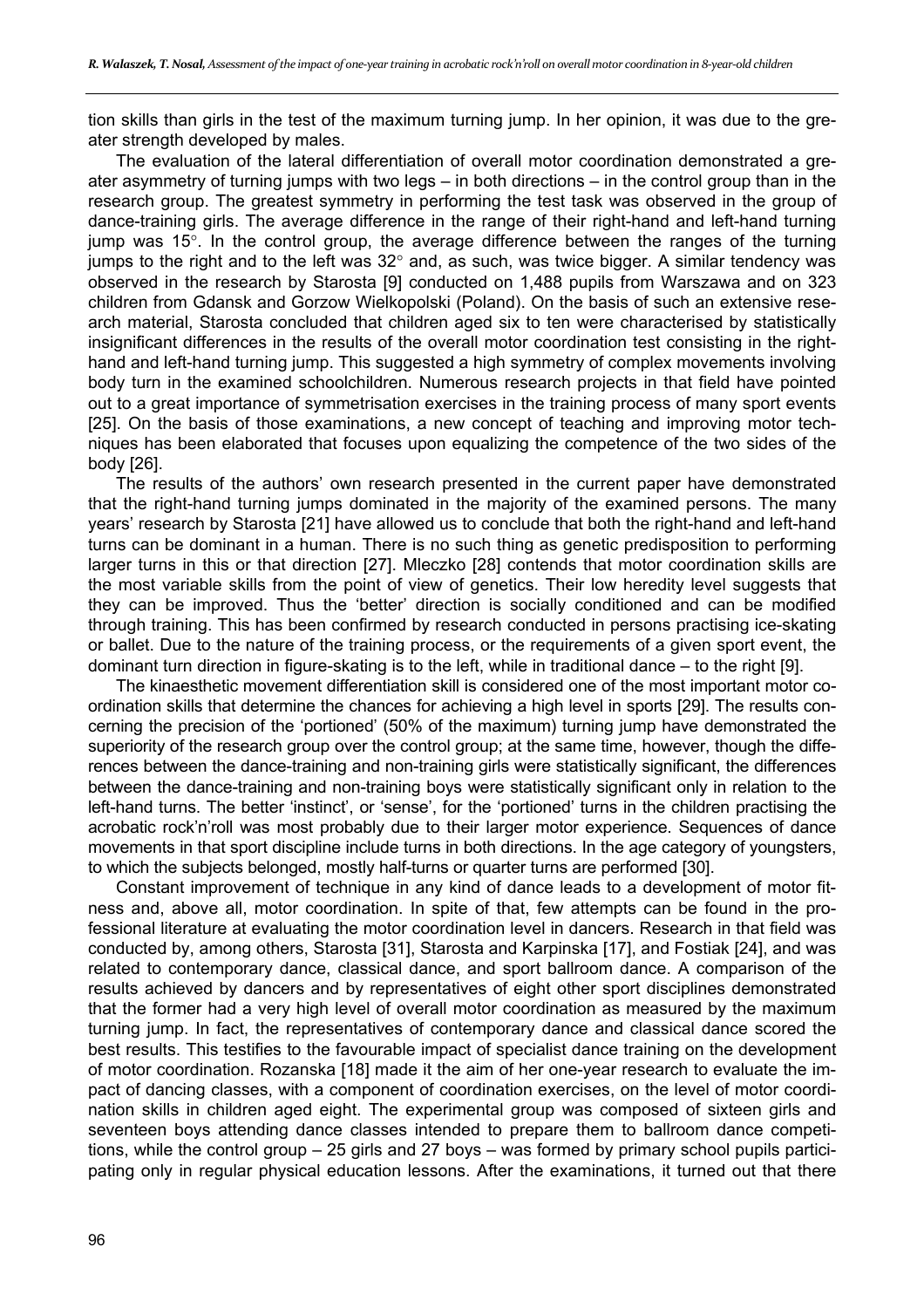was a statistically significant difference between the dancing children's level of motor coordination and that of their non-training peers. Similar results, confirming the positive impact of sport dance on the improvement of motor coordination, were obtained by Zabrocka and Sawczyn [32], who – just as the authors of the present paper – used Starosta's coordination-meter in their research.

In the literature presenting results of research on the motoric value of various forms of dance, reports of scholars and researchers from the Balkan Peninsula abound. Uzunovic [33], on the basis of research in two groups of girls aged thirteen and fourteen (the first, experimental, one attended a one-hour sport dance class twice a week for eighteen weeks; the second, control, one attended just the regular physical education classes in a primary school), proved – by means of the covariance analysis – a greater improvement of motor coordination, movement speed, and muscular strength in the girls practising sport dance than in those forming the control group. Also, by means of the regression analysis, Uzunovic et al. [34] evaluated the impact of motor skills level on the achievements in sport dance in 47 girls and 48 boys aged fifteen to eighteen. The motor skill level was assessed with the help of as many as 21 tests and then correlated with the number of points scored by the examined dancers during dance competitions. Among other things, it was then observed that – particularly in girls – there occurred a statistically significant impact of the coordination skill level on the quality of dancing presented during competitions. Mihaljević et al. [35], having examined girls from the fifth and sixth form of primary school, discovered significant connections between the upper extremities and lower extremities motor coordination, or agility, and the sport level achieved in the belly dance. Kostic et al. [36] examined the impact of a four-month dance practice (three hours a week) on selected motor skills in pre-school children. The measurements of muscular strength, flexibility, balance, and motor coordination taken at the end of the training cycle showed statistically significant differences in relation to the measurements taken before the commencement of the experiment. The values of the above parameters had markedly increased. In 2002, the favourable influence of the 'Cicilion' folk dance on motor skills, and particularly on coordination skills, in girls aged eleven was also demonstrated by Srhoj [37], who had examined a group of 101 fifth-form girls from primary schools with a set of 21 motor tests.

The results confirm the great efficiency of the acrobatic rock'n'roll in improving the level of motor coordination which is the biological foundation of the whole process of teaching and perfecting the technique. In this kind of sport dance, it is crucial to skilfully pass from one motor action on to another – smoothly, quickly, and in accordance with the rules of the technique that the dancer has mastered. Therefore, a high level of motor coordination can lead to sport successes and the improvement in coordination skills should be a major component in the training process aimed at achieving the master level in sport. Regular training of motor coordination, begun at a young age, allows the trainee to improve his/her level significantly and maintain it over a long period of time.

## **Conclusion**

To sum up, the results obtained by the authors of the present paper tend to confirm the reports by the above-mentioned writers: after a year of training, the level of motor coordination is higher in the research group than in the control group. Both the girls and the boys who practised sport dance have shown a higher level of overall motor coordination than their non-training peers. The analysis of individual results has demonstrated that smaller lateral differentiation in the performance of the right-hand and left-hand turning jump occurred in the research group. The difference in lateral differentiation of overall motor coordination between dancing and non-dancing girls was statistically significant; whereas a statistically significant difference between dancing and non-dancing boys occurred only in the case of the left-hand turning jump. The children practising acrobatic rock'n'roll were characterised by a higher level of kinaesthetic movement differentiation. Statistically significant differences between the examined girls occurred both in right-hand and left-hand turning jumps; in boys the differences were statistically significant only in the case of the left-hand turning jumps.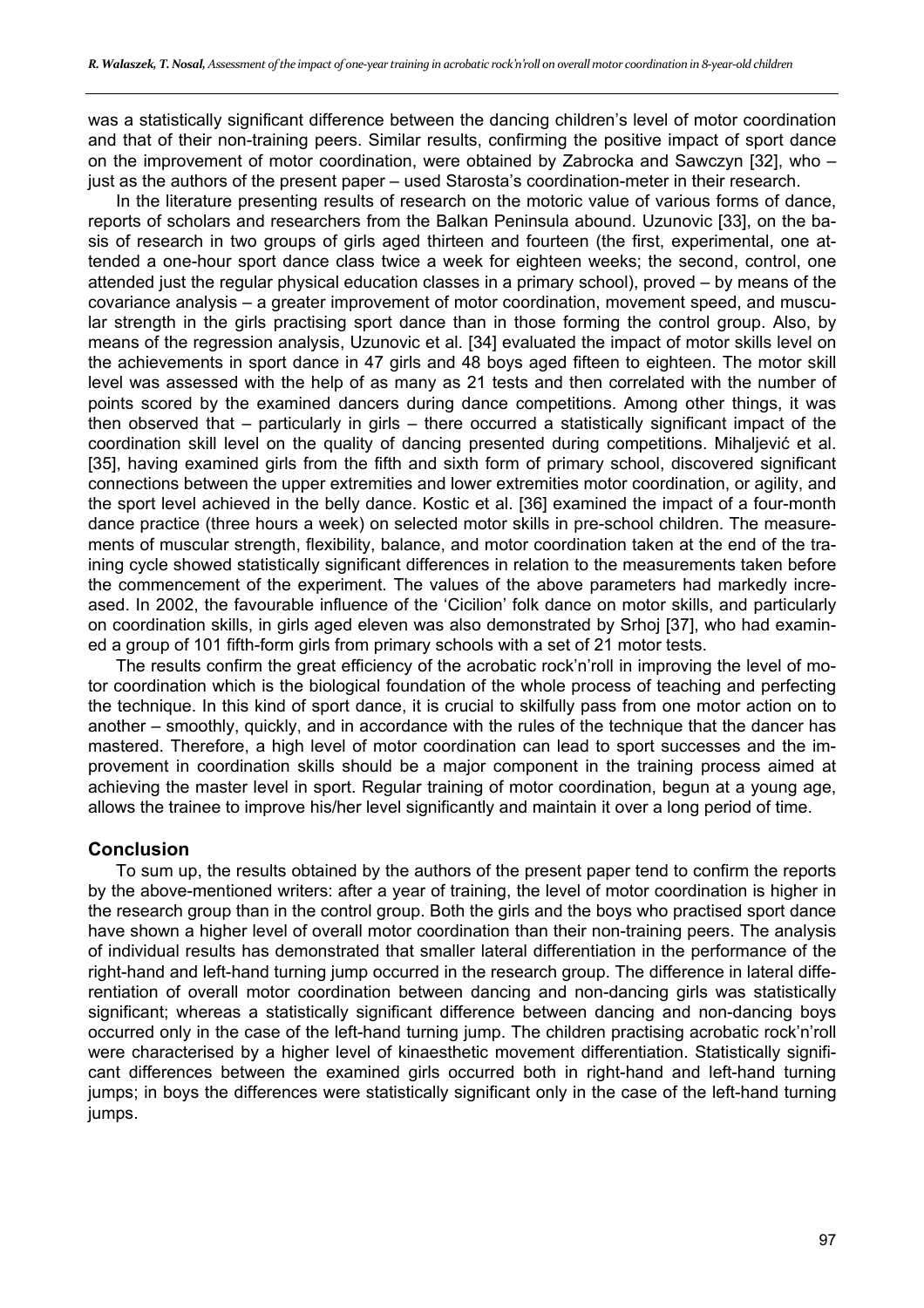## **References**

- 1. Juras G, Waskiewicz Z. Czasowe, przestrzenne oraz dynamiczne aspekty koordynacyjnych zdolnosci motorycznych [Temporal, spatial, and dynamic aspects of coordination motor skills]. Katowice: AWF; 1998. Polish.
- 2. Raczek J, Mynarski W, Ljach W. Teoretyczno-empiryczne podstawy ksztaltowania i diagnozowania koordynacyjnych zdolnosci motorycznych [Theoretical and empirical foundations for developing and diagnosing motor coordination skills]. Katowice: AWF; 1998. Polish.
- 3. Ljach W. Ksztaltowanie zdolnosci motorycznych dzieci i młodziezy. Podrecznik dla nauczycieli, trenerow i studentóow [Developing motor skills in children and youth. Handbook for teachers, trainers and students]. Warszawa: COS; 2003. Polish.
- 4. Rynkiewicz T. Struktura zdolnosci motorycznych oraz jej lokalne i globalne przejawy [Structure of motor skills and its local and global manifestations] Poznan: AWF; 2003. Polish.
- 5. Olex-Zarychta D, Juras G. Differences in some aspects of co-ordination between the twin and singleborn subjects. J Hum Kinetics. 2007;17:63-74.
- 6. Katic R, Bonacin D, Padovan M, Blazevic S. Phylogenetically conditioned possibilities of the realization and of the development of complex movements at the age of 7 Years. Collegium Antopol. 2001;25(2):573-583.
- 7. Witkowski Z, Gargula L, Ljach W. Factor structure of technical and coordination potential of soccer players aged 15-18. J Hum Kinetics. 2006;15:83-95.
- 8. Mansour MM. The effect of developing some coordination capabilities by using novel equipments on improving performance level and sport confidence in modern dance. World J Sport Sci. 2010;3:109-115.
- 9. Starosta W. Globalna i lokalna koordynacja ruchowa w wychowaniu fizycznym i w sporcie [Global and local motor coordination in physical education and sport]. Warszawa: Miedzynarodowe Stowarzyszenie Motoryki Sportowej. Gorzow Wielkopolski, Zamiejscowy Wydzial Kultury Fizycznej; 2006. Polish.
- 10. Nishioka GAC, Dantas PMS, Filho JF. Dermatoglyphics, somatotypical profile and basic physical qualities results of modern dancers of Deborah Colker Movement Center. Fitness Performance J. 2007;6(5):331-337. DOI: 10.3900/fpj.6.5.331.e
- 11. Kuzminska O. Taniec w teorii i praktyce [Dancing in theory and practice]. Poznan: AWF; 2002. Polish.
- 12. Bers DM, Fill BM. Coordinated feet and the dance of ryanodine receptors. Science. 1998;281:790-791. DOI: 10.2307/2896209
- 13. Bobo M, Yarbrough M. The effects of long-term aerobic dance on agility and flexibility. J Sport Med Phys Fit. 1999;39(2):165-168.
- 14. Fostiak D. Koordynacja ruchowa u zawodnikow towarzyskiego tanca turniejowego [Motor coordination in sport ballroom dance competitors]. In: Starosta W, editor. Koordynacja ruchowa w sporcie [Motor coordination in sports]. Warszawa – Gorzow Wielkopolski: Miedzynarodowe Stowarzyszenie Motoryki Sportowej; 1990, 71-78. Polish.
- 15. Fostiak D. Asymetria czynnosciowa w badaniach koordynacji ruchowej i jej zmiennosc w rocznym cyklu treningowym u zawodnikow tanca sportowego [Functional asymmetry in motor coordination tests and its variability within one-year training cycle in sport dance competitors]. In: Szot Z, editor. Sport gimnastyczny i taniec w badaniach naukowych [Gymnastics and sport dance in scientific research]. Gdansk: AWF, 2001, 57-63. Polish.
- 16. Golomer E. Spectral Analysis of adult dancers sways: Sex and interaction vision-prioprioception. Int J Neurosci. 2000;105:15-26. DOI: 10.3109/00207450009003262
- 17. Starosta W, Karpinska A. Uwarunkowania rozwoju koordynacji ruchowej w tancu na podstawie wynikow badan uczennic szkol baletowych [Determinants of the development of motor coordination in dancing on the basis of examinations in ballet schools pupils]. Warszawa: Miedzynarodowe Stowarzyszenie Motoryki Sportowej. Gorzow Wielkopolski, Zamiejscowy Wydzial Kultury Fizycznej; 2009. Polish.
- 18. Rozanska D. Level of coordination motor abilities in children practising Polish social dances. Pol J Sport Tourism. 2008;15:37-42.
- 19. Koszczyc T, Sekita B. Transfer bilateralny w zakresie sily i szybkosci ruchow na przykladzie transferu rozgrzewki [Bilateral transfer of movement strength and speed based on the example of the warming up transfer]. In: Koszczyc T, editor. Transfer w procesie wychowania fizycznego [Transfer in the process of physical education]. Wroclaw: AWF; 2000, 151-162. Polish.
- 20. Maric J, Baic M, Sertic H, Vujnovic I. Metric characteristics of selected tests for the evaluation of basic training status in top level wrestlers. In: Milanovic D, Prot F, editors. Proceedings of the 4th International scientific conference Kinesiology. Zagreb: Faculty of Kinesiology; 2005, 435-438.
- 21. Starosta W. Symetria i asymetria ruchow człowieka [Symmetry and asymmetry of human movements]. In: Osiński W, editor. Motorycznosc człowieka – jej struktura, zmienność i uwarunkowania [Human motorics. Its structure, variability, and conditions]. Poznan: AWF; 1993, 121-145. Polish.
- 22. Rylko A. Metody analizy statystycznej [Methods of statistical analysis]. Krakow: AWF; 1989. Polish.